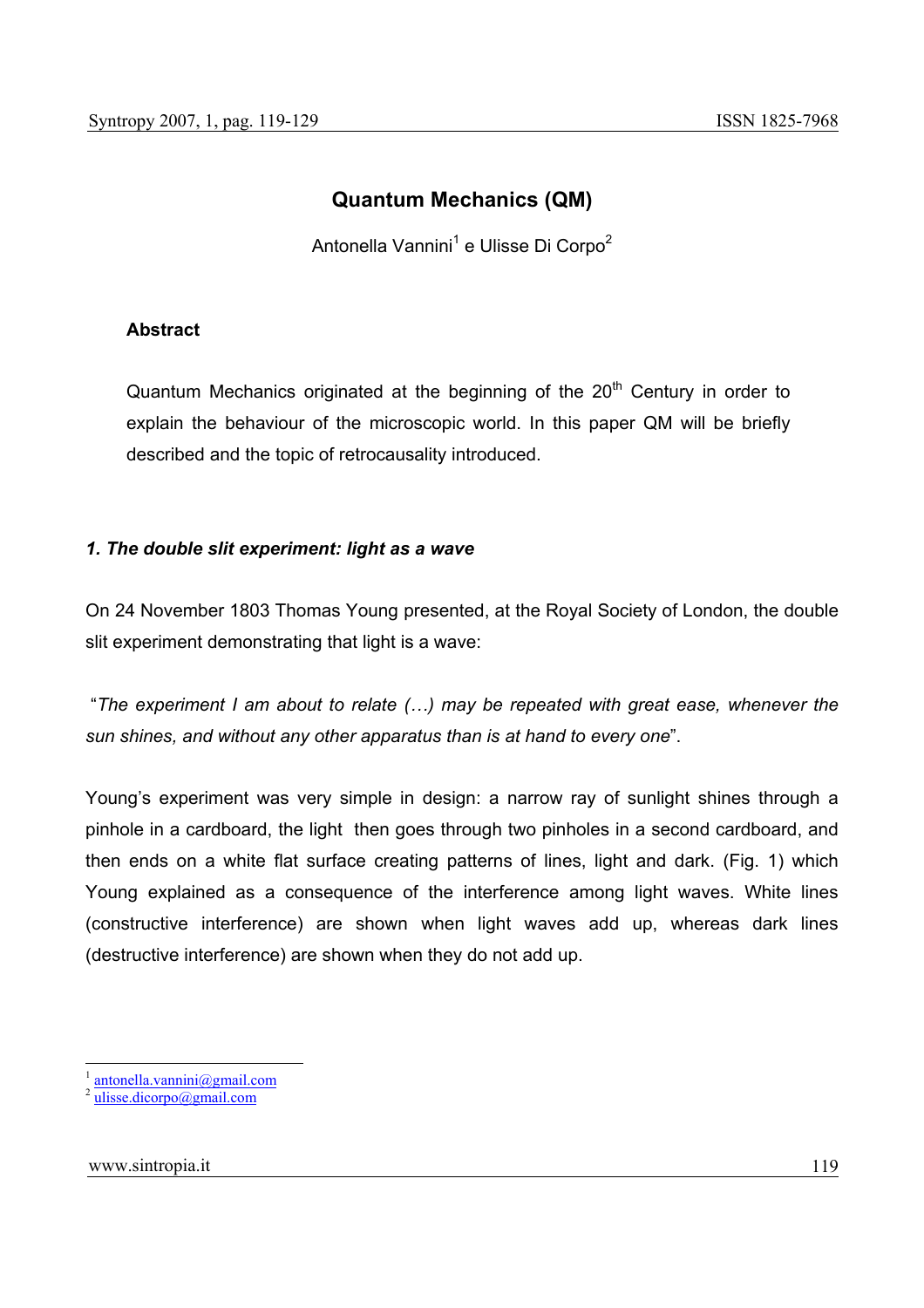

 *Diffraction waves*  Fig. 1 – *Thomas Young's double slit experiment* 

Young's experiment was generally accepted as the demonstration of the fact that light propagates as waves. If light would have been made of particles, the interference pattern would not have shown up, but only two well localized dots of light would have been observed in association to the pinholes of the cardboard. Instead, in the double slit experiment, the brightest line is located between the two pinholes, in what would have been expected to be a dark area (Fig. 2).



Fig. 2 – *Light patterns in Young's experiment*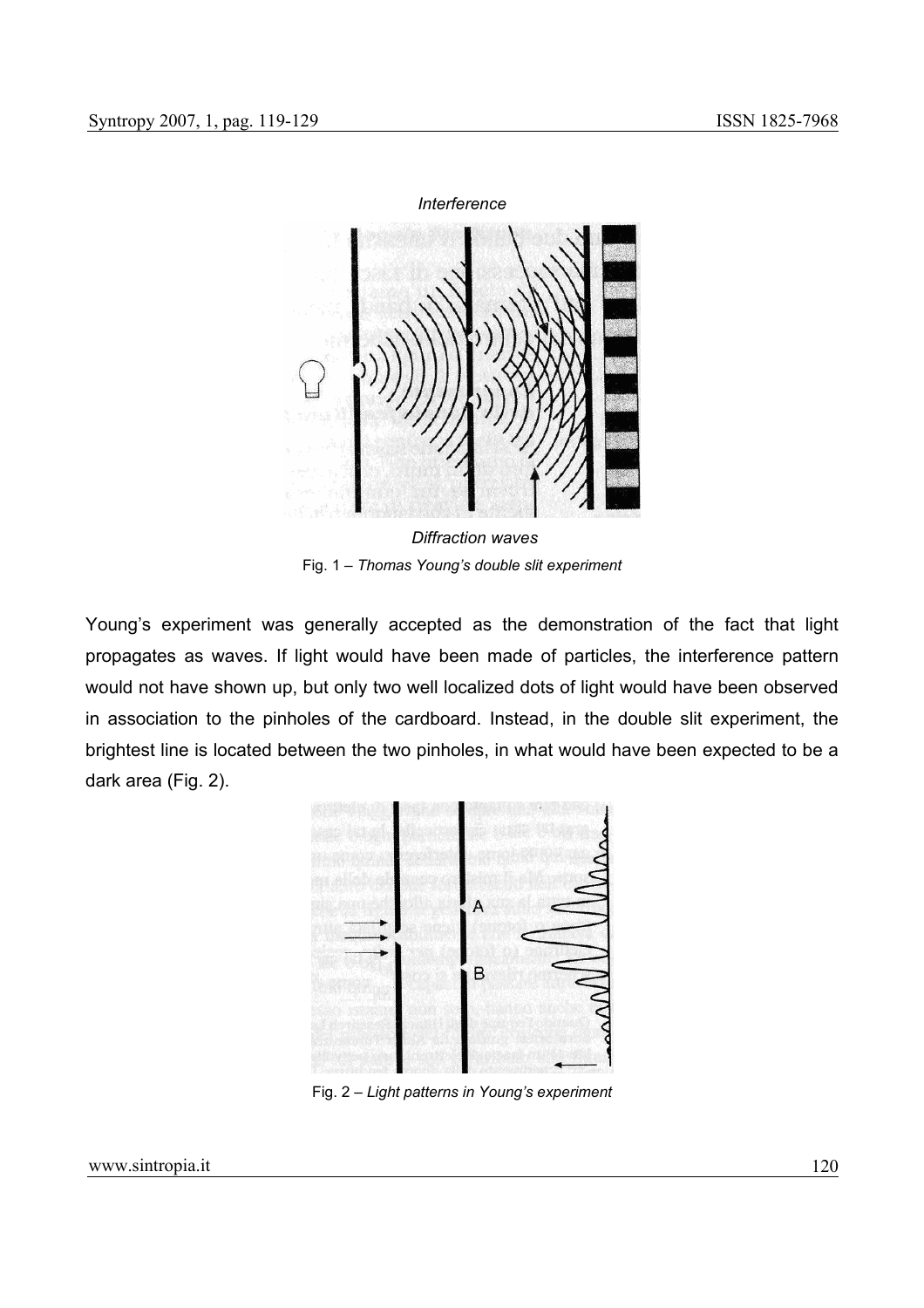Young's experiment has been considered the fundamental demonstration of the wave properties of light until Quantum Mechanics started to disclose the dual nature of matter: waves and particles at the same time.

#### *2. The birth of Quantum Mechanics*

At the end of the 18th Century Lord Rayleigh and Sir James Jeans tried to extend the equipartition theorem of classical statistical mechanics in order to describe thermal radiations.

In classical statistical mechanics, the equipartition theorem is a general formula that relates the temperature of a system with its average energies. The idea is that energy is shared equally among its various forms.

When applied to waves the equipartition theorem predicted that a body would emit radiations with infinite power, as it would all concentrate in the ultraviolet wavelength. This prediction was named the "ultraviolet catastrophe", but fortunately it was not observed in nature. This paradox was solved on 14 December 1900 when Max Planck presented a work, at the German Physical Society, according to which energy is quantized. Planck assumed that energy does not grow or diminish in a continuous way, but according to multiples of a basic quantum, which Planck defined as the frequency of the body (v) and a basic constant which is now known to be equal to  $6,6262 \cdot 10^{-34}$  joule seconds and which is now named Planck's constant. Planck described thermal radiations as composed of packets (quantum), some small others larger according to the frequency of the body. Below the quantum level, thermal radiation disappeared, avoiding in this way the formation of infinite peaks of radiation and solving in this way the ultraviolet catastrophe paradox.

December 14 1900 is now remembered as the starting date of quantum mechanics.

#### www.sintropia.it 121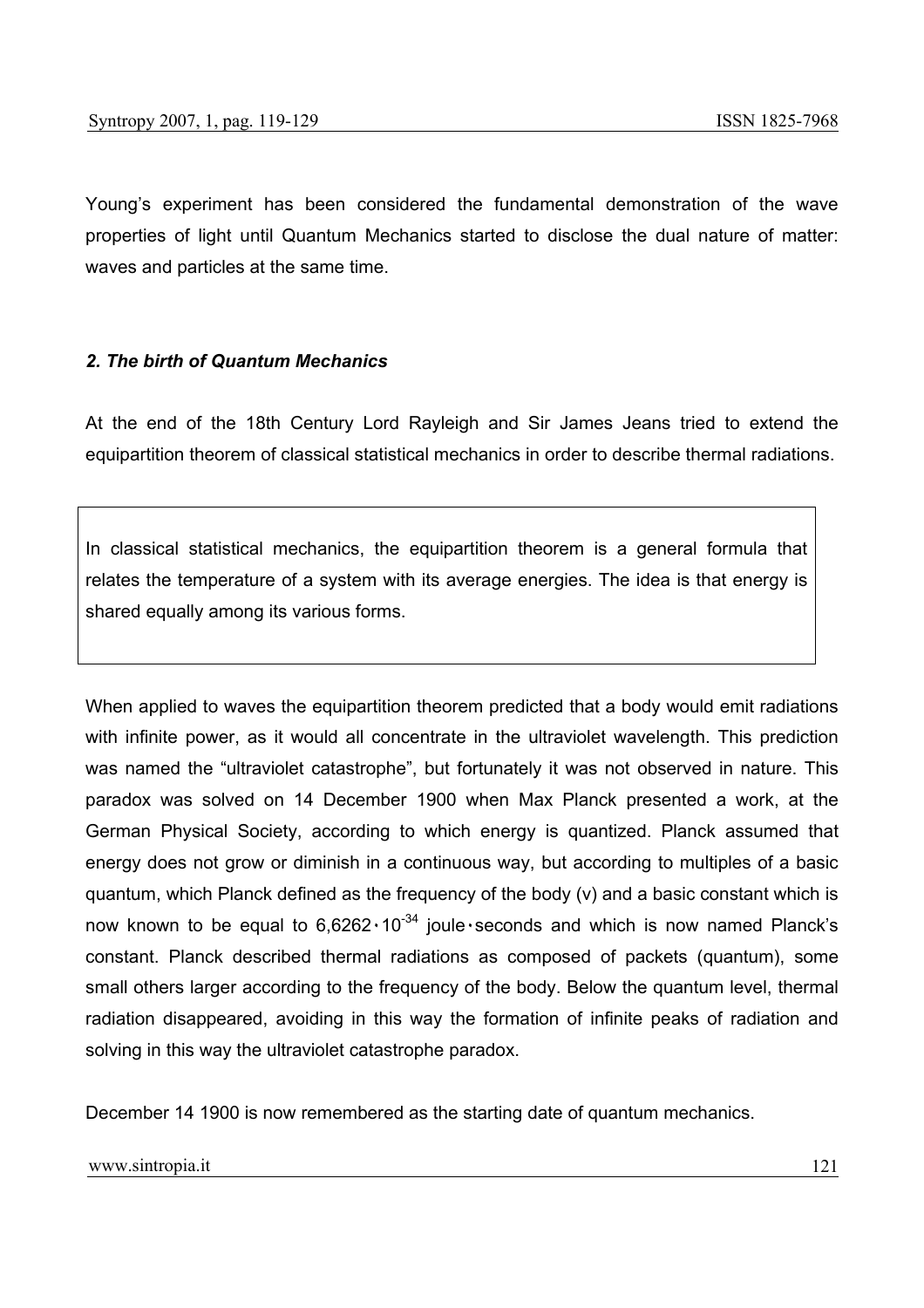## *3. The photoelectric effect and light as particles: the photons*

When light or electromagnetic radiation reach a metal, electrons are emitted, this is named the photoelectric effect. The electrons of the photoelectric effect can be measured, and these measurements show that:

- until a specific threshold is reached the metal does not emit any electrons;
- above the specific threshold electrons are emitted, and their energy remains constant;
- the energy of the electrons increases only if the frequency of light is raised.

Classical light theory was not able to justify these behaviours, for example:

- Why does the intensity of light not increase the energy of the electron emitted by the metal?
- Why does the frequency effect the energy of the electrons?
- Why electrons are not emitted below a specific threshold?

In 1905 Einstein answered these questions using Planck's constant and suggested that light, previously considered an electromagnetic wave, could be described as quantum packets of energy, particles which are now called photons.

Einstein's interpretation of the photoelectric effect played a key role in the development of quantum mechanics, as it treated light as particles, instead of waves, opening the way to the duality wave/particles.

The experimental proof of Einstein's interpretation was given in 1915 by Robert Millikan who, ironically, had been trying, for 10 years, to prove that Einstein's interpretation was wrong. In his experiments Millikan discovered that all the alternative theories did not pass the experimental test, whereas only Einstein's interpretation was shown to be correct. Several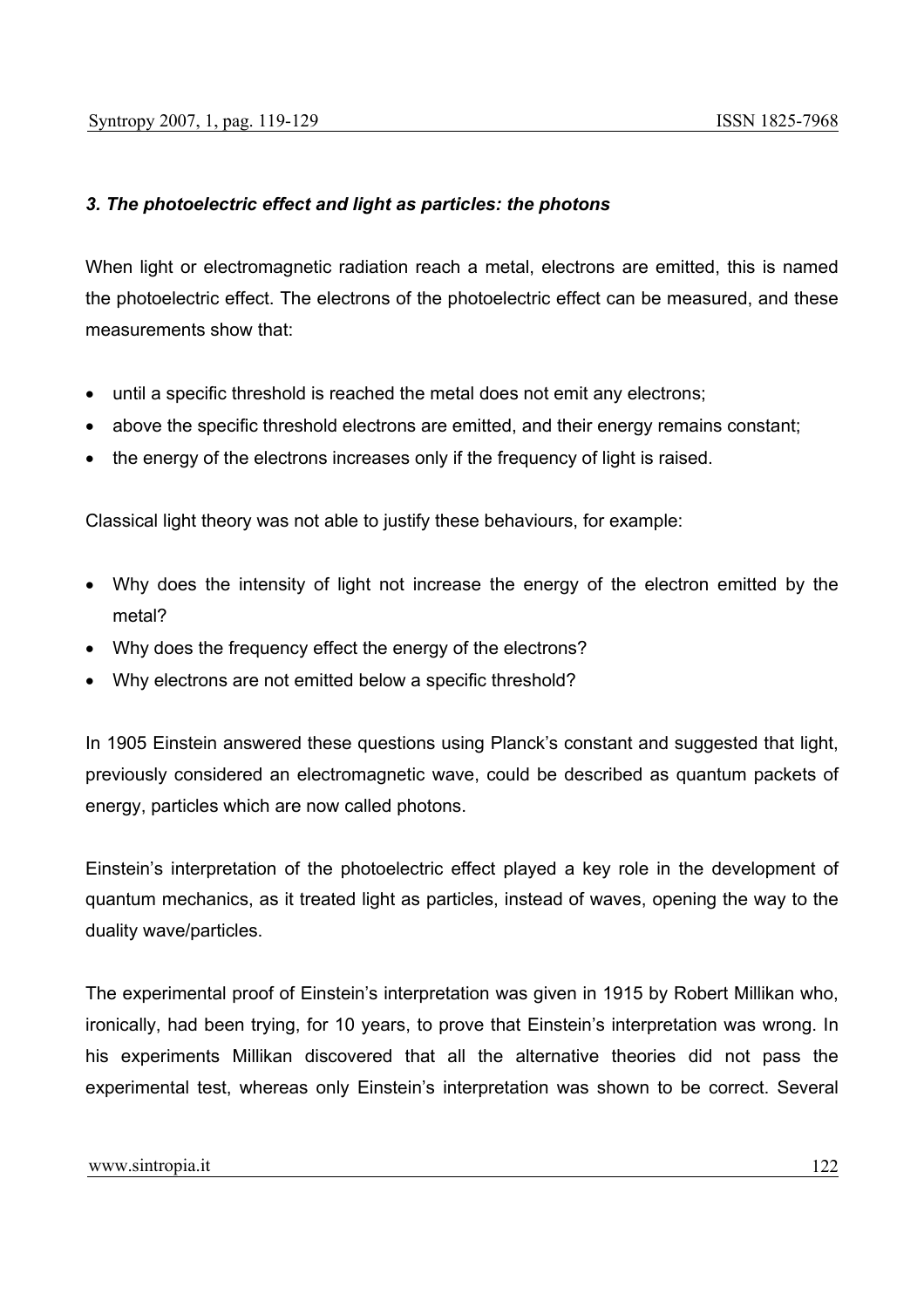years later Millikan commented: "*I spent ten years of my life testing that 1905 equation of Einstein's and contrary to all my expectations I was compelled in 1915 to assert its unambiguous experimental verification in spite of it unreasonableness since it seemed to violate everything that we knew about the interference of light.*"

#### *4. The double slit experiment and the dual nature of matter: waves and particles*

Young's experiment can now be performed using single electrons. Electrons used in a double slit experiment produce an interference pattern and therefore behave as waves, but at their arrival they give place to a point of light, behaving as particles. Do electrons travel as waves and arrive as particles?



Fig. 3 – *Double slit experiment using electrons a) 10 electrons; b) 100 electrons; c) 3.000 electrons; d) 20.000; e) 70.000 electrons.* 

If electrons were particles we could conclude that they would go through one of the two slits, but the interference patters shows that they behave as waves going through the two slits at the same time. Quantum entities seem to be capable of going through the two slits at the same time and know how to contribute to the interference pattern.

According to Richard Feynman: "*Double slit experiment is a phenomenon which is impossible, absolutely impossible, to explain in any classical way, and which has in it the heart of quantum mechanics. In reality, it contains the only mystery, the peculiarities of quantum mechanics.*" (Feynman 1977)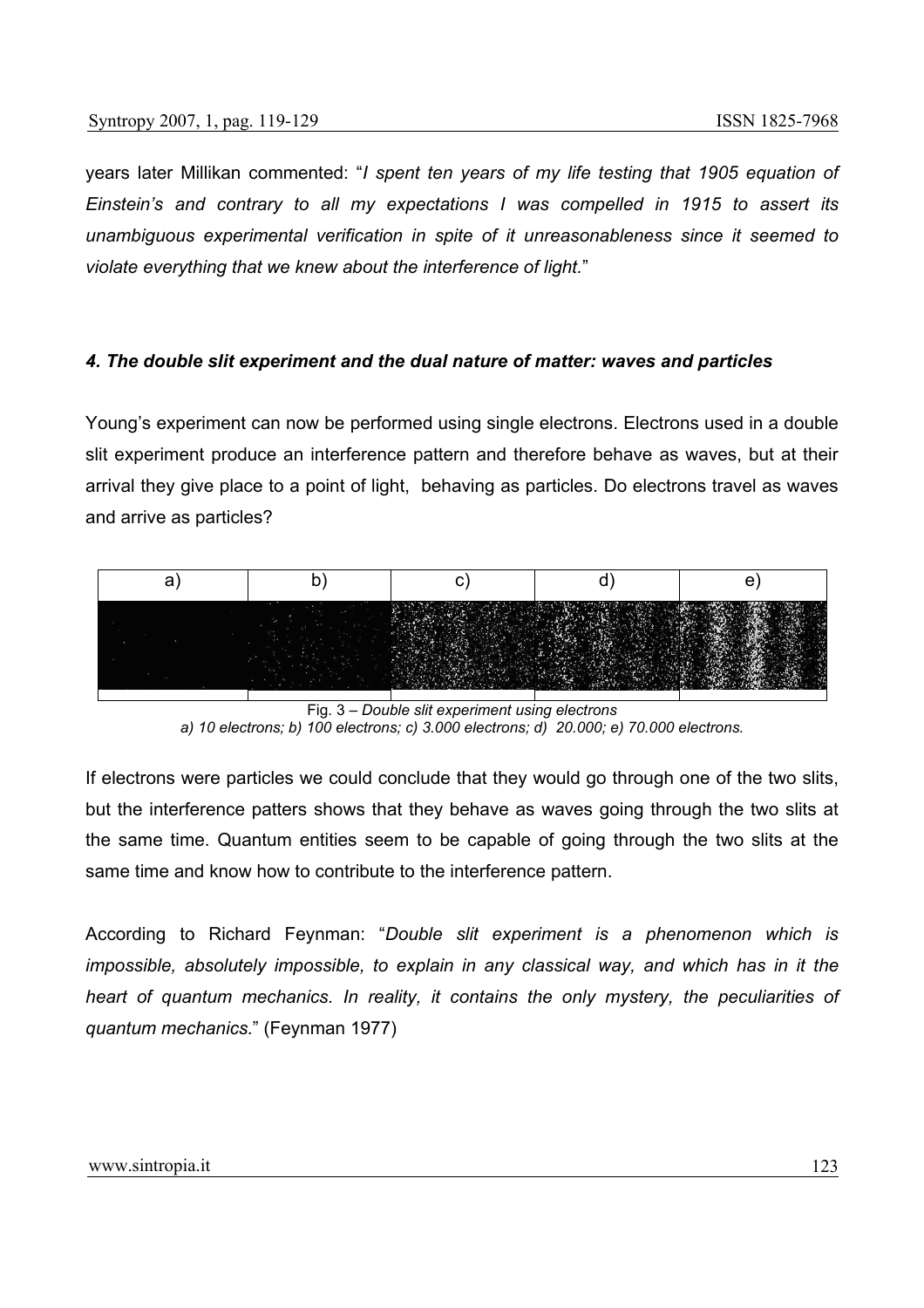### *5. Copenhagen Interpretation*

The interpretation of Copenhagen was formulated by Niels Bohr and Werner Heisenberg in 1927 during a joint work in Copenhagen, and explains the double slit experiment in the following way:

- Electrons leave the electronic cannon as particles;
- They dissolve into waves of superposed probabilities, in a superposition of states;
- The waves go through both slits and interfere creating a new state of superposition;
- The observation screen, performing a measurement, forces the waves to collapse into particles, in a well defined point of the screen;
- Electrons start again to dissolve into waves, just after the measurement.

Essential components of the Copenhagen interpretation are:

- The Uncertainty principle formulated by Heisenberg, according to which a quantum entity cannot have a precisely defined moment and place at the same time.
- The Complementarity principle which states that a single quantum mechanical entity can either behave as a particle or as a wave, but never simultaneously as both; that a stronger manifestation of the particle nature leads to a weaker manifestation of the wave nature and vice versa..
- Schrödinger's wave equation, reinterpreted as the probability that the electron (or any other quantum mechanical entity) is found in a specific place.
- The superposition of states, according to which all the waves are superposed together until a measurement is not performed.
- The collapse of the wave function which is caused by the observation and the act of measuring.

According to the interpretation of Copenhagen consciousness, through the exercise of observation, forces the wave function to collapse into a particle. This interpretation states that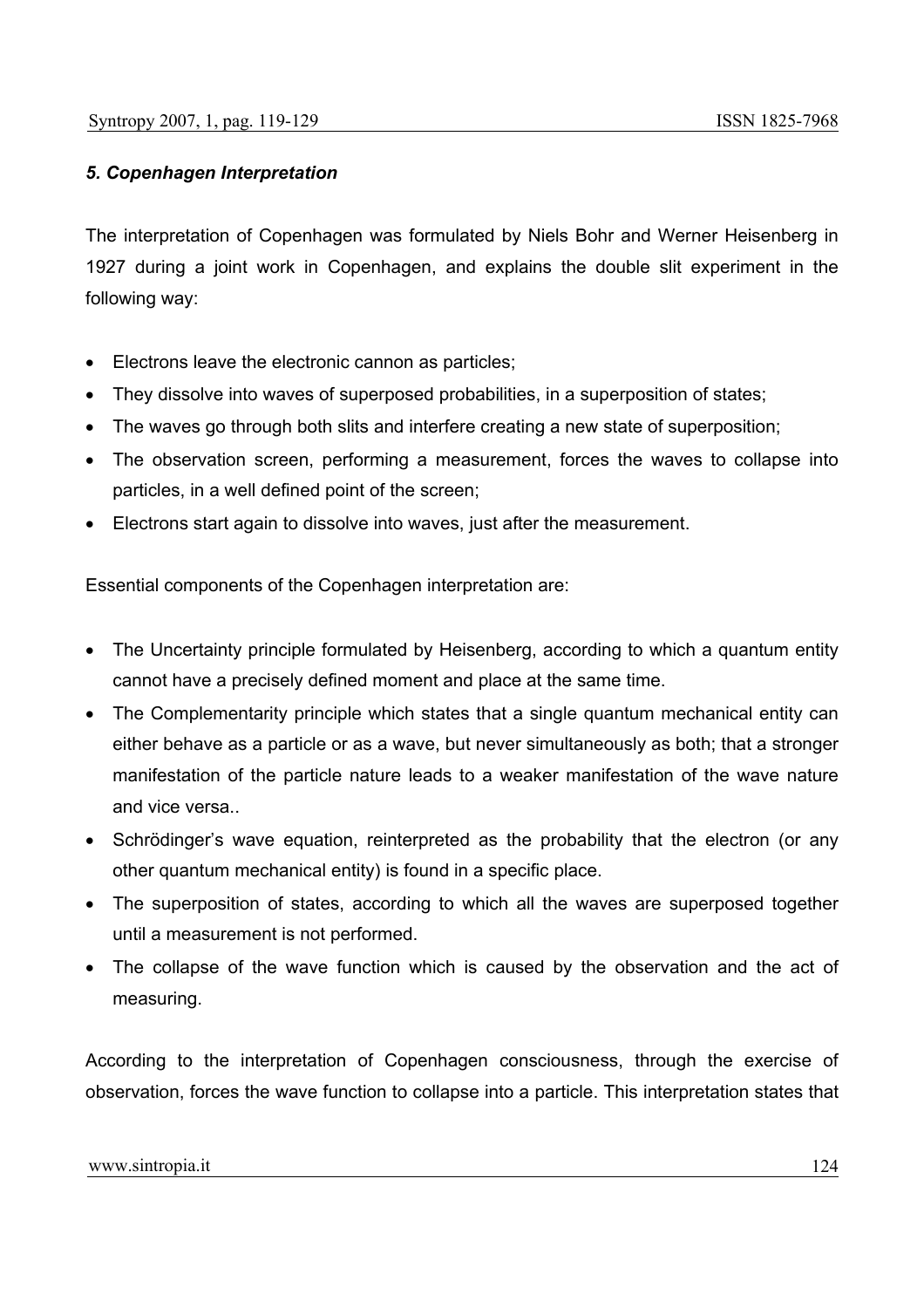the existence of the electron in one of the two slits, independently from observation, does not have any real meaning. Electrons seem to exist only when they are observed. Reality is therefore created, at least in part, by the observer.

When Erwin Schrödinger discovered how his wave function had been reinterpreted into a probability function with mystical implications, he commented: *"I don't like it, and I am sorry I ever had anything to do with it".* Einstein immediately refused the interpretation of Copenhagen stating that the use of the observer, of consciousness and probability proved the incompleteness of the interpretation. According to Einstein a scientific theory had to use causality: "God does not play dice with the universe!"

#### *6. EPR*

In 1924 Pauli discovered that electrons have a spin, and that in a specific orbit only two electrons, with opposite spins, can find place (Pauli's exclusion principle). According to this principle any couple of electrons, which shared the same orbit, remain entangled showing opposite spins independently from their distance. According to Einstein, causality is always local and information can only travel at speeds lower or equal to the speed of light, never faster. Starting from these assumptions Einstein refused the idea that information relative to the spin of entangled electrons could travel faster than light. In 1934, he formulated these considerations in the EPR paradox (named after the initials of Einsten-Podolsky-Rosen) which remained unanswered for more than 50 years.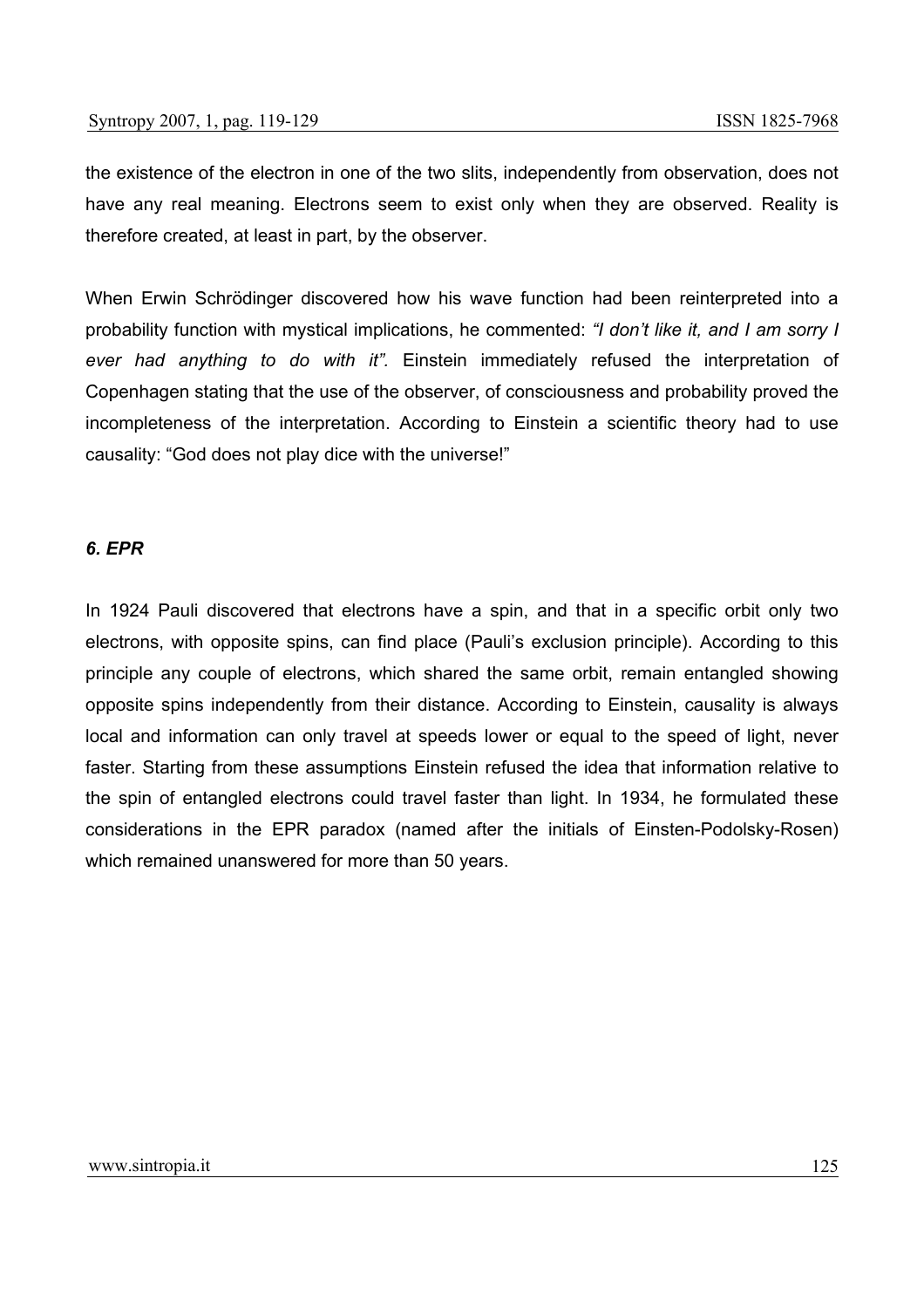#### *7. Aspect's experiment*

EPR had been presented as a conceptual experiment, in order to demonstrate the absurdity of the interpretation of Copenhagen, raising a logical contradiction. No one expected that the EPR experiment could be really performed.

In 1952 David Bohm suggested to replace electrons with photons in the EPR experiment, and in 1964 John Bell showed that the change introduced by Bohm opened the way to the possibility of a real experiment. At that times even Bell did not believe that the experiment could be performed, but 20 years later several groups had developed the precision of measurements required and in 1982 Alain Aspect published the results of an experiment which showed that Einstein was wrong and that non-locality was real.

Aspect's experiment measured the polarization of photons. It is possible to force an atom to produce two entangled photons, which go in opposite directions. Each photon, of an entangled pair, have opposite polarization. The interpretation of Copenhagen predicts than when the measurement is performed on one photon it instantaneously determines the state of the second photon. This is what Einstein named "a spooky action at a distance".

Aspect measured the polarization of photons according to an angle which he could regulate. According to non-locality changing the angle with which the polarization of a photon is measured would instantaneously change the measurement effected on the second entangled photon. The experiment was conducted on series of entangled pairs of photons. Bell theorem stated that if locality is true, the measurements of polarization performed on the photons moving through the first apparatus, which could be regulated changing the angle, should always be higher than the measurements performed on the second set of entangled photons (Bell's inequality theorem). Aspect obtained opposite results violating Bell's theorem and showing that non-locality is real. Einstein's good sense lost the competition against the unreasonableness of quantum mechanics. Aspect's experiment, proved that in nature instantaneous correlations, where information propagates faster than the speed of light, are real and possible.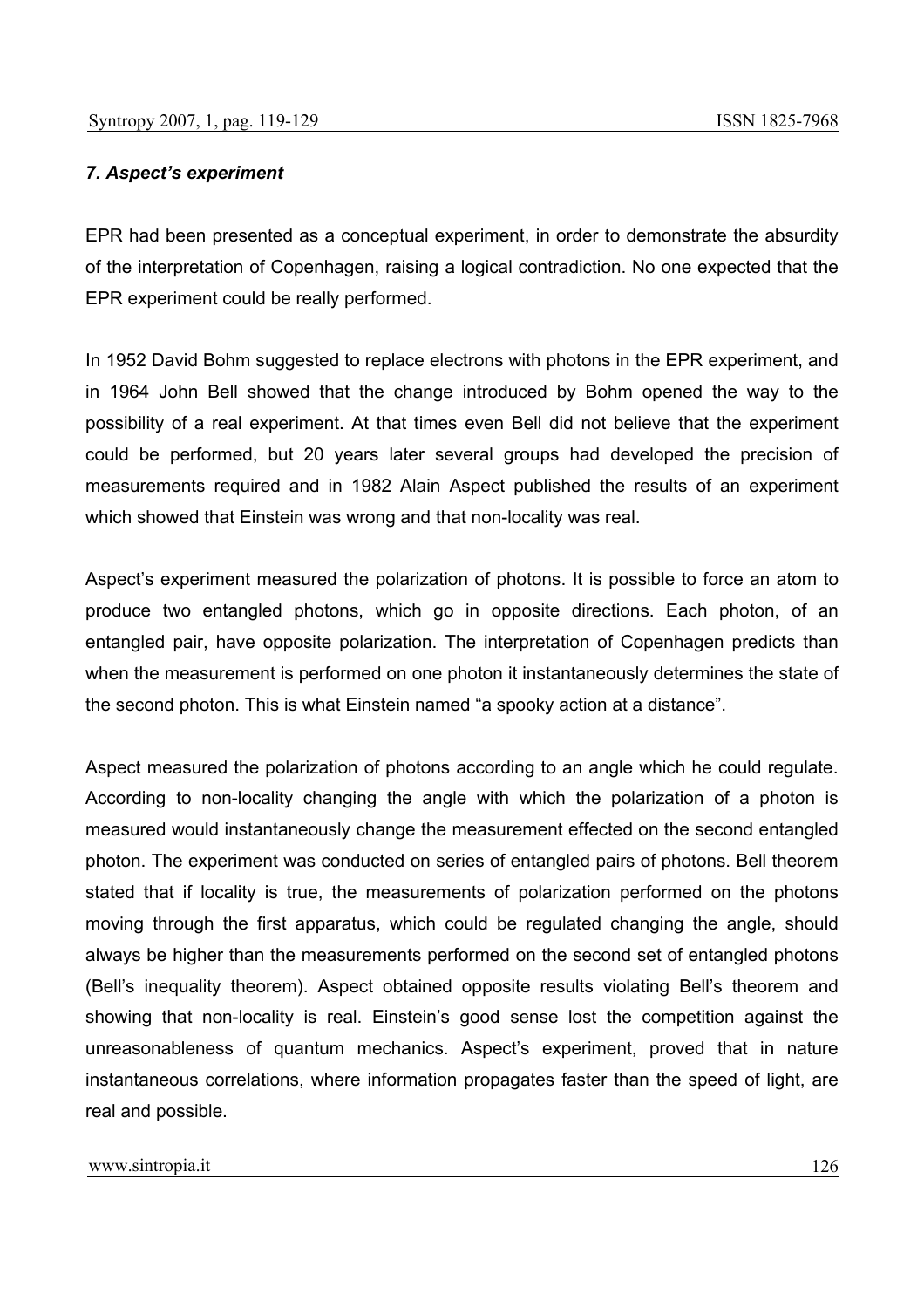# *8. Wheeler's delayed choice experiment*

When, in a double-slit experiment, a detector is used to measure which slit the photon goes through, the interference pattern disappears.

In 1978 John Archibald Wheeler proposed a variation of the double-slit experiment in which the detectors could be activated after the passage of the photon through the slits. In the delayed choice experiment the detector is located between the slits and the screen on which the interference pattern is observed. Quantum theory tells that when the detectors are turned on the interference pattern disappears, forcing the waves to collapse and the photons to go through the slits as particles. This should happen also if the detection is activated after the transition of the photons through the slits.

The delayed choice experiment became possible thanks to the speed of computers which can choose randomly when to activate the detectors between the double slit and the screen. The result is that this choice effects the way in which the photon has gone through the slit (wave/particle), and that this effect operates backwards in time. The first two experiments which verified this model were performed independently in the 1980s in the University of Maryland and Munich, Germany. These experiments showed that the decision to activate the detectors affected the nature of photons backwards in time.

Wheeler, noted that it is possible to devise a double slit experiment at the cosmic level using light coming from quasars and a galaxy which operates as a gravitational lens on the way to Earth. This light would generate an interference pattern showing that light has travelled as waves. But if a measurement would be performed before the screen on which the interference pattern takes form, the pattern would dissolve and the photons would change from waves into particles. In other words our choice on how to measure the light coming from a quasar influences the nature of the light (particle/quasar) emitted 10 billion years ago. According to Wheeler this experiment would show that retrocausal effects operate at the quantum level.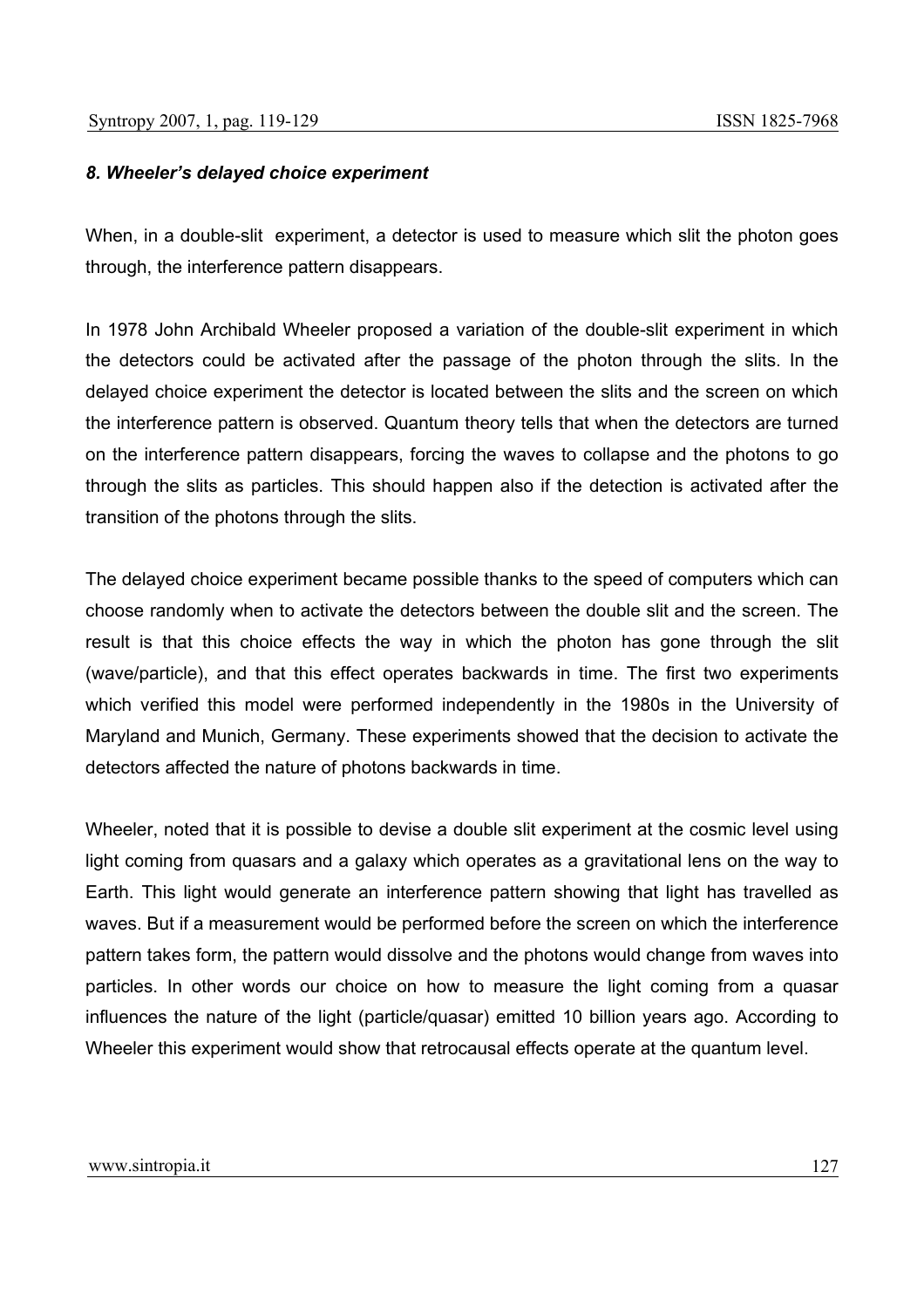#### *9. The transactional interpretation*

The transactional interpretation of quantum mechanics was presented in 1986 by John Cramer, physicist of the Washington State University. In this interpretation the formalism of quantum mechanics remains the same, but the difference is how this formalism is interpreted. Cramer was inspired by the absorber-emitter model developed by Wheeler and Feynmen which used the dual solution of Maxwell's equation. As is well known also the generalization of Schrödinger's wave equation into a relativistic invariant equation (Klein-Gordon 1926) has two solutions, one positive, which describes waves which propagate forward in time, and one negative, which describes waves which propagate backward in time. This dual solution allows to explain in a simple way the dual nature of matter (particles and waves), non locality and all the other mysteries of quantum mechanics and permits to unite quantum mechanics with relativity.

Fig. 4 – *Transactional Interpretation* 

*The transaction between retarded waves, coming from the past, and advanced waves, coming from the future, gives birth to a quantum entity with dual properties wave/particle. The wave property is a consequence of the interference between retarded and advanced waves, the particle property is a consequence of the point in space where the transaction takes place.* 

The transactional interpretation requires that waves can really travel backward in time. This assertion is counterintuitive, as we are accustomed to the fact that causes precede effects. It is important to underline that the transactional interpretation takes into account special relativity, which describes time as a dimension of space, in a way which is totally different from our intuitive logic. The interpretation of Copenhagen, instead, treats time in a classical